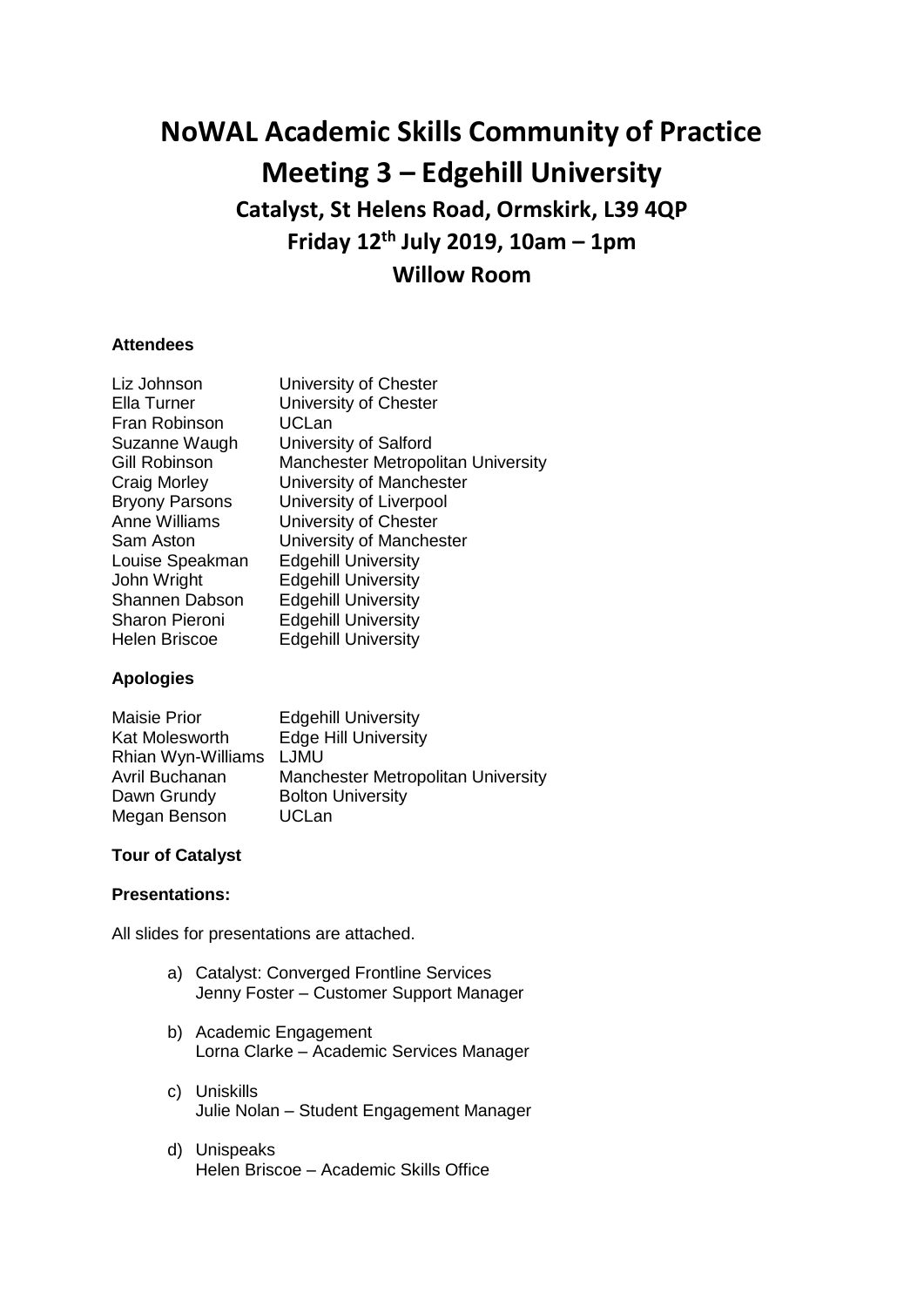BP mentioned they have had several attempts on presentations workshops with limited success and are considering collaborating with peer mentors next year

Q: AW asked about the preparation of the workshop. HB explained they worked in reverse. Sessions were allocated in the calendar then the preparation took place. Preparation consisted of attended TedX and Ignite, both are external events on public speaking. Public speaking was researched by investigating what was already in place in the community and if it worked or not.

Q: SA asked if EHU had presentation workshops embedded in the curriculum. EHU replied no. SA discussed the logic of embedded presentation sessions, UOM have been increasingly asked for this and understand that this is due to assessments being presentation-based subjects.

SA shared their Presentation Karaoke method where slides are readily prepared for the session and students are asked to work with the slides and speak around the subject, more to lift confidence than gain knowledge of the topic.

HB explained they had activities planned (discuss the item in the bag) in the event there were no willing participants in Unispeaks. SW mentioned they do something like this but with random words.

#### **Round table discussions:**

i) Craig Morley & Samantha Aston – The University of Manchester

How do other institutions support the transitions between different levels/years at University (both extra-curricular and in embedded support with academics)?

BP mentioned had discussed this with a colleague at UOL in respect to what is the difference between L4 and L7 because the student needs to remain unbiased at each level the statement that struck was that as the student progresses there is more weighting on marks. BP is considering introducing an online module to refresh skills.

SP mentioned EHU has an institutional level policy on referencing which is an exact of where students should be at each level.

EHU has piloted a summer workshop schedule that has had a good uptake but did note that this is not suitable for all students, especially those not local to the university.

ii) Liz Johnson – University of Chester

How do you use social media, Twitter for events and engagement?

EHU

- follows national initiatives and is largely used for promotion:
- Bookface
- Online book club engagement more international than university level
- Top tips
- End of session slide and email signature
- The use of Canva for images
- Competitions
- Suggested speaking to Julie Nolan who is lead on the Social Media drive